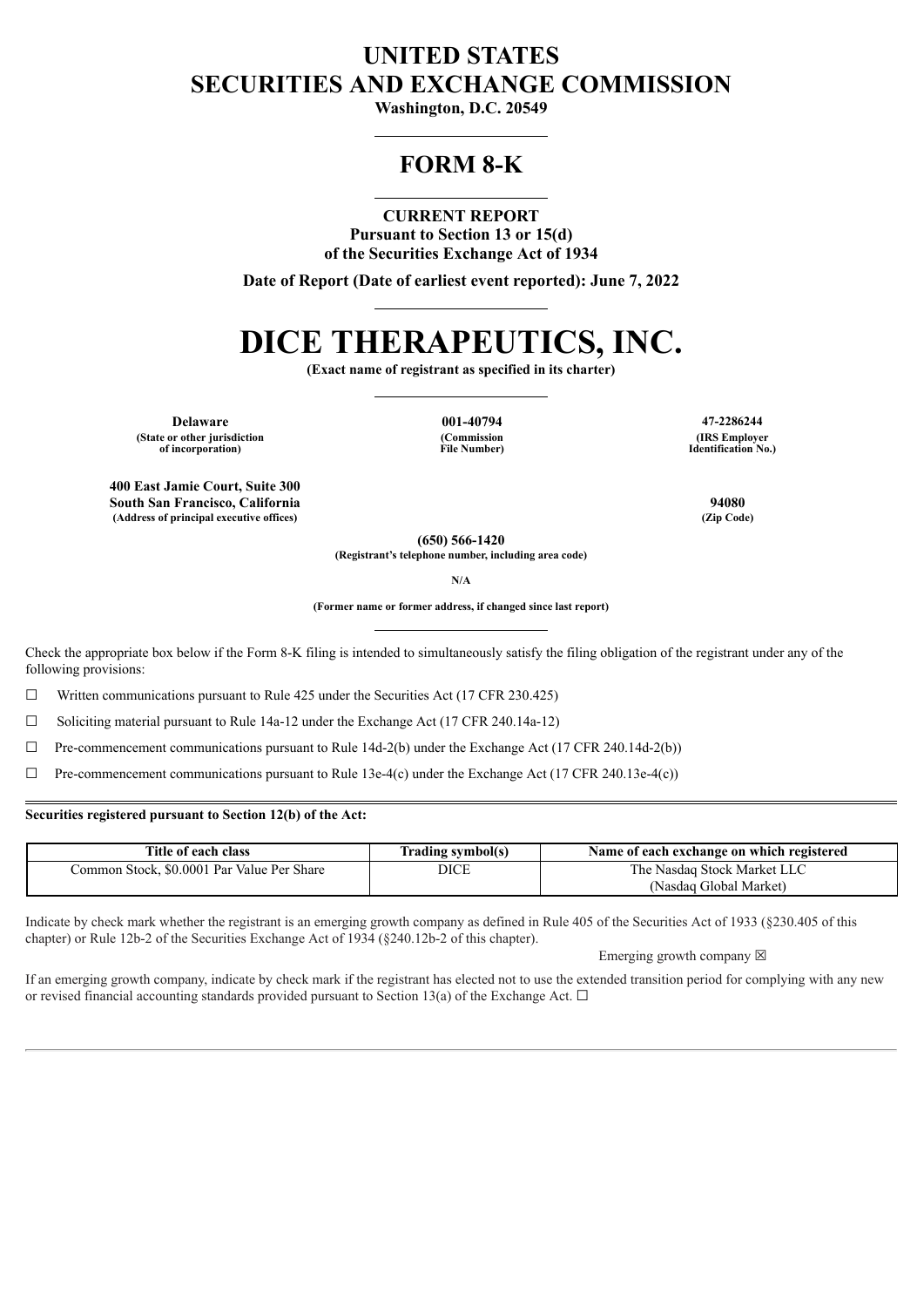#### **Item 5.07 Submission of Matters to a Vote of Security Holders.**

On June 7, 2022, DICE Therapeutics, Inc. (the "*Company*") held its 2022 Annual Meeting of Stockholders (the "*Annual Meeting*"). The final voting results for the Annual Meeting are as follows:

#### *Proposal No. 1 – Election of Class I Directors*

The Company's stockholders elected the three Class I director nominees to the Company's Board of Directors for a term of three years expiring with respect to each director at the annual meeting of stockholders to be held in 2025 and until such director's successor is duly elected and qualified or until such director's earlier resignation or removal, with the votes cast as follows:

| Nominee                       | Votes For  | Votes Withheld | <b>Broker Non-Votes</b> |
|-------------------------------|------------|----------------|-------------------------|
| Shaan C. Gandhi, M.D., D.Phil | 20.649.409 | 2,693,576      | 2.221.923               |
| Lisa Bowers                   | 23,299,991 | 42.994         | 2,221,923               |
| Mittie Doyle, M.D.            | 23,284,083 | 58,902         | 2.221.923               |

#### *Proposal No. 2 – Ratification of independent registered public accounting firm*

The Company's stockholders ratified the selection of Ernst & Young LLP as the independent registered public accounting firm of the Company for its fiscal year ending December 31, 2022, with the votes cast as follows:

| Votes For                                                         | .gains<br>10120<br>. . | vithheid<br>votes             | N <sub>on</sub><br>Non-Votes<br>Broker<br>. |
|-------------------------------------------------------------------|------------------------|-------------------------------|---------------------------------------------|
| $\sim$ $\sim$<br>$- - -$<br>$\sim$ $\sim$<br>$\cdots$<br><u>_</u> | 160                    | $  -$<br>$\sim$ $\sim$ $\sim$ |                                             |

2